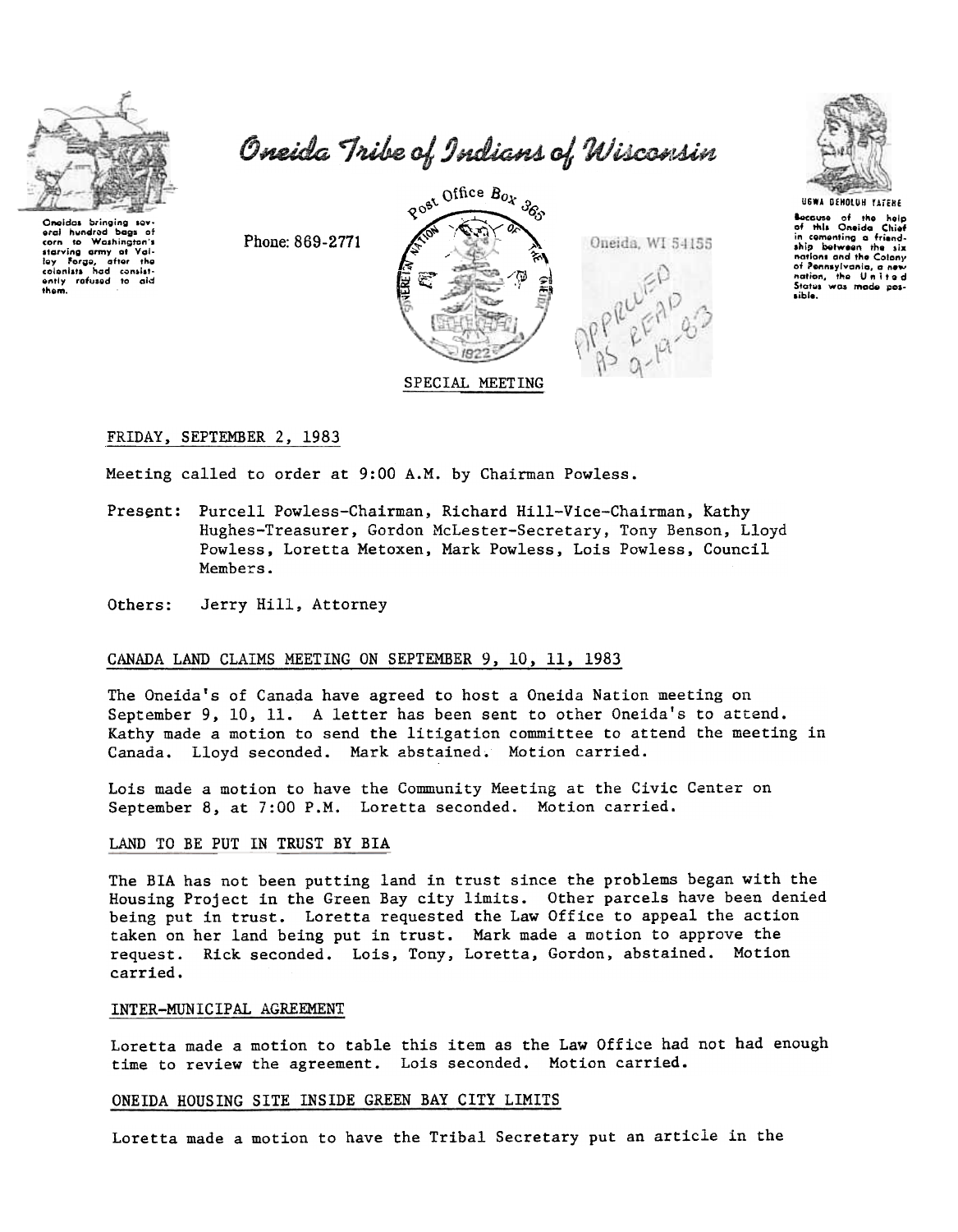Oneida Tribe of Indians of Wisconsin Special Meeting - September 2, 1983 Page 2

Kalihwi-Saks about the events leading up to the present concerning the Oneida Housing Site. Kathy seconded. Motion carried.

 $HIP - John Spangberg$ 

John was instructed to get another bid for the furnace for Sue Daniels at the August 26, meeting. John had two  $(2)$  bids of \$2.990.00 and \$3.124.22. He also brought back a bid for  $$1,595.00$  for the furnace. The maximum amount for the category Sue is in is \$10,000.00. John Spangberg spoke to Sue Daniels and she stated that she needed bathroom repairs more than a new furnace. The bathroom repairs are bid at \$2.990.00.

Lois made a motion to authorize repairs for the bathroom and exterior repairs not to exceed \$10,000.00 for Sue Daniels. Rick seconded. Motion carried.

FINANCE & APPROPRIATION RECOMMENDATION (Memo of September 2, 1983) - Kathy Hughes

- 83-236 Utilities Program is requesting a tribal contribution to cover 1. deficit originally budgeted in the Expansion Fund. The deficit is \$8,767. Money is available by decreasing the Business Manager's budget. Tony made a motion to approve the recommendation. Kathy seconded. Mark opposed. Motion carried.
- 2.  $\frac{83-237}{\text{control}}$  Income Maintenance is showing a deficit of \$4,223.76 in the Fy '8<br>
from burvoughs to IBM. In order to close-out this contract, a<br>
from burvoughs to IBM. In order to close-out this contents, a<br>
contrib contract. This is due to a lack of reconciliation during the transfer from Burroughs to IBM. In order to close-out this contract, a contribution will be needed from the General Fund. Money is available by decreasing the Business Manager's budget. Tony made a motion to approve the recommendation. Lloyd seconded. Motion carried.
	- 83-237 Establish three (3) mound system for \$15,000. Money is available by decreasing the Enterprise Acquisition budget. Mark made a motion to approve the recommendation. Tony seconded. Motion carried.
- 3.238 Request to pay three (3) contestants in Miss Oneida Pageant. \$100 for the pace, and \$50 for 2nd place. Kathy made a motion to pay the above amounts to the Miss Oneida Pageant contestants. Lois seconded. Motion carrie for 1st place, \$75 for 2nd place, and \$50 for 3rd place. Kathy made a motion to pay the above amounts to the Miss Oneida Pageant contestants. Lois seconded. Motion carried. 4.
	- 83-239 Museum budget modification is re-programming savings in salaries to categories as listed which includes equipment purchases. Kathy made a motion to deny the request for the Museum modification and that the funds go back into the general fund. Lois seconded. Motion carried.
- 6.  $83-241$  Reviewed proposal for Child Placement Prevention Program<br>tribal contribution requested. Kathy made a motion to approve<br>recommendation. Tony seconded. Motion carried. 83-241 Reviewed proposal for Child Placement Prevention Program. No<br>tribal contribution requested. Kathy made a motion to approve the recommendation. Tony seconded. Motion carried.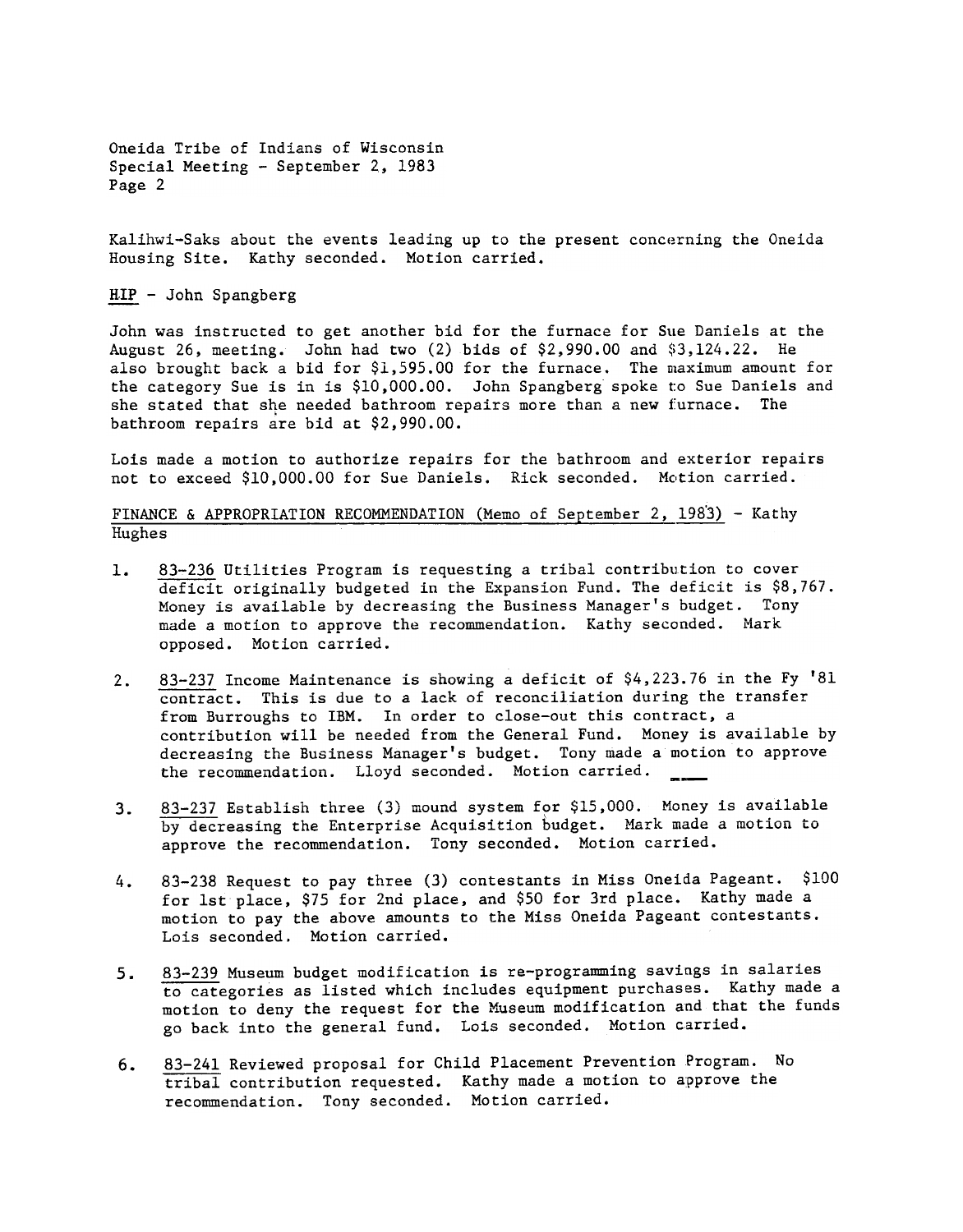Oneida Tribe of Indjans of Wisconsin Special Meeting - September 2, 1983 Page 3

> 83-242 Reviewed proposal for Senior Energy Aid. Contribution of \$1,000 is included in  $\overline{Fy}$  '84 budget considerations. Kathy made a motion to approve. Tony seconded. Motion carried.

A request came in for copier from the Tribal Building and Personnel 8. Office without bids. Tony made a motion to approve the requests for the copiers and that they be taken of and if they need to be traded in that it will be done by the Purchasing Department and also that the money is to come from Management Services. Rick seconded. Three (3) voted yes (Tony, Rick, Lloyd), Five (5) voted against (Lois, Kathy, Loretta, 'Gordon, and Mark). Motion failed.

Mark made a motion to have the Tribal Administrator set up a meeting with all the Program Directors that currently have copiers to instruct them to utilize the printer at the Kalihiw-Saks. Also to review the copiers we have in house and the ones we anticipate on buying and bring back a recommendation next week. Kathy seconded. Tony opposed. Motion carried.

9 83-235 Reviewed a request for a new or used van for Oneida One Stop Tabled for further information.

# ONEIDA HOUSING BOARD COMMISSIONER

At a special meeting of the Oneida Housing Authority board of Commissioners, held on August 25, 1983, the Board discussed the open vacancy. They recommended Carol Silva to fill the position. Mark made a motion to approve Dorothy Powless for appointment to the Housing Authority Board. Gordon seconded. Two (2) voted yes (Gordon, Mark), Three (3) voted no (Kathy, Lloyd, Loretta), Three (3) abstained (Tony. Rick. Lois). Motion failed.

Lloyd made a motion to send the recommendation back to the Housing Authority denying Carol Silva and request another selection, preferably comeone living in the Housing Units. Five (5) voted yes (Kathy, Loretta, Lloyd, Rick, Tony), Two (2) opposed (Mark. Lois), and one (1) abstention (Gordon). Motion carried.

# PERSONNEL RECOMMENDATION - Dale Wheelock

Recommendation of termination of Heidi Pospychala, Bingo worker for cause during probationary period. Tony made a motion to approve the recommendation Lloyd seconded. Motion carried.

### LIAISON RESPONSIBILITIES

Mark made a motion to approve the list presented and that each liaison person contact their new respective directors. Gordon seconded. Motion carried.

WEATHERIZATION PROGRAM - Lloyd Powless The following letter is being requested to send out to Mr. James Meehan: